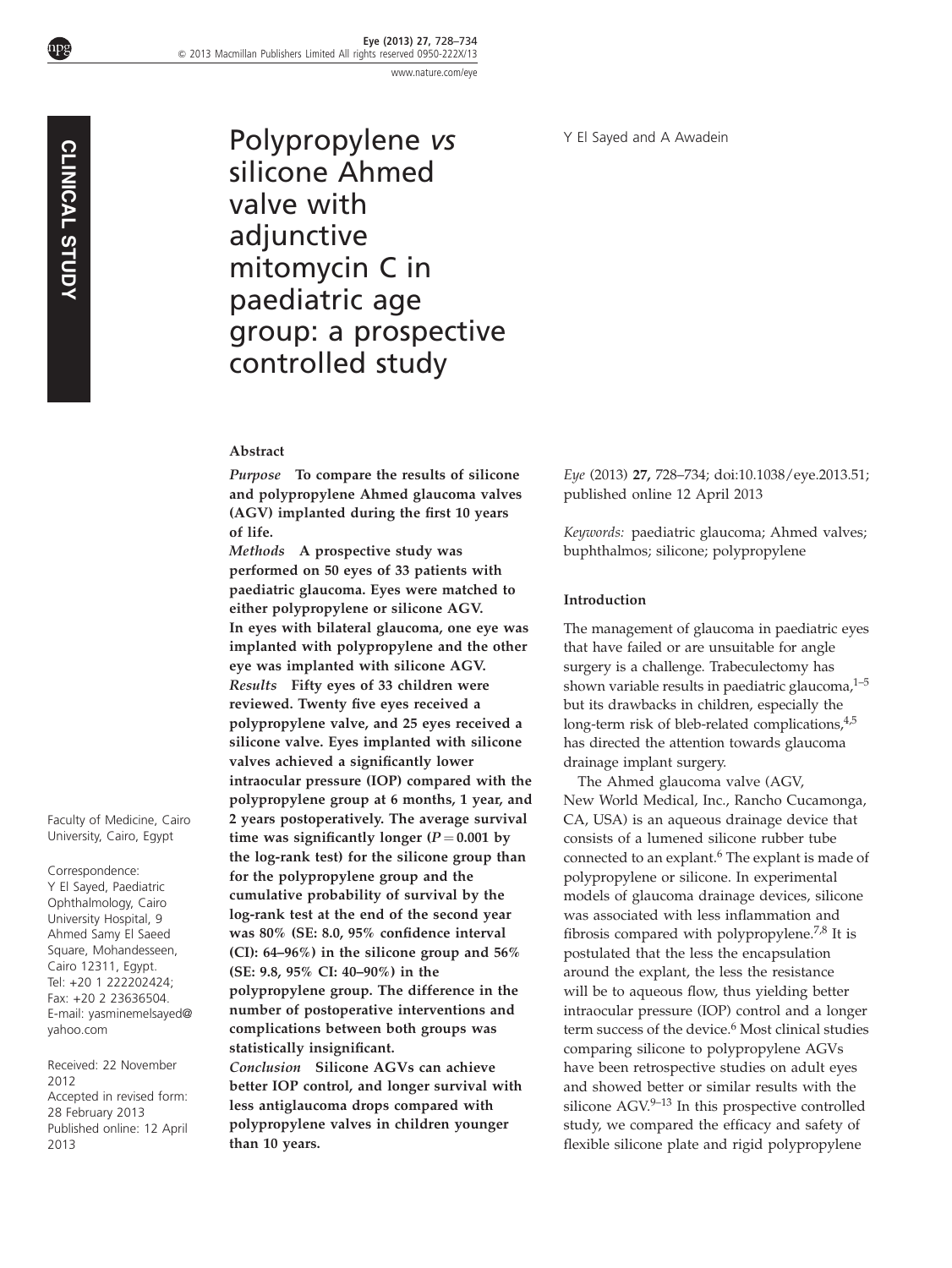plate AGVs in paediatric glaucoma patients with previously failed conventional glaucoma surgeries.

## Materials and methods

The study was approved by Cairo University research ethics committee and followed the tenets of the Declaration of Helsinki. A prospective interventional matched study was conducted on patients younger than 10 years whose glaucoma was uncontrolled by previous glaucoma surgeries. Exclusion criteria were eyes requiring combined procedures or pars plana implantation of the valve, eyes that received a previous glaucoma drainage device or silicone oil injection and eyes in which the superotemporal quadrant was unsuitable for valve implantation.

## Sample size calculation

Previous studies reported a 4–5-mm Hg lower IOP with silicone valve compared with polypropylene valve. $10,13$ This study was powered to detect a true difference in success rates of this size. An estimation of sample size was performed considering a study power of at 0.8 with an  $\alpha$  error of 0.05 aiming to detect a difference of 4 mm Hg in mean IOP in the 12 postoperative months assuming SD of 6 mm Hg between the two groups. Based on this estimation, a total of 20 study subjects in each group were found to be adequate. Assuming a 25% dropout and failure rate during the follow-up, recruitment of at least 50 study subjects was targeted.

Preoperative and postoperative data included number of glaucoma medications, IOP measured by Perkins or Goldmann tonometer, uncorrected and best-corrected visual acuity when possible, corneal diameter, slit lamp, and fundus examination. Ocular ultrasonography was performed when needed. In younger children in whom examination was difficult, chloral hydrate sedation was used.

An informed consent was obtained from the patients' parents. Eyes with axial length  $<$  23 mm received paediatric-sized valves (S3 or FP8); otherwise an adultsized valve was used (S2 or FP7). Patients were matched to receive either a silicone plate valve or polypropylene plate valve. In those with bilateral glaucoma, a pairedeye study design was used so that one eye always received a polypropylene AGV while the fellow eye received a silicone AGV. In those with unilateral glaucoma, patients were matched according to the aetiology of glaucoma. Efforts were made to ensure that in unilateral cases, each matched couple have similar preoperative IOP (difference in IOP between both groups  $\leq$  4 mm Hg) and similar number of prior surgeries (difference in number between each matched

pair  $\leq$ 1). In each matched pair, the decision of which eye to have the silicone plate valve and which eye to have the polypropylene plate valve was determined using a random table.

The surgical procedure was similar for both implant types. A fornix-based conjunctival flap was created in the superotemporal quadrant. Mitomycin C was applied on the sclera over the intended area for the plate in a concentration of 0.4 mg/ml for 3 min using a polyvinyl alcohol sponge (Merocel, Mystic, CT, USA) held from the tip of the applicator. The area was then irrigated with balanced saline solution (BSS). The tube was primed with BSS, inserted into the pocket between the superior and lateral recti, and sutured to the sclera 8–10 mm from the limbus using 9–0 nylon (Ethilon, Ethicon, Somerville, NJ, USA) sutures. The drainage tube was cut with bevel up to the appropriate length and a 23-gauge needle was inserted 0.5 mm from the limbus to create a track into the anterior chamber through which the tube was inserted. The tube was loosely secured to the sclera using a 9–0 nylon suture. A patch graft of donor sclera was used to cover the scleral entry site and at least the anterior 6 mm of the tube and was loosely anchored to the sclera using 9–0 nylon. The conjunctiva was approximated and sutured to the limbus using 7–0 polyglactin (Vicryl, Ethicon) sutures. Viscoelastic was used if anterior chamber shallowing was noted or to facilitate tube insertion into the anterior chamber. All surgeries were performed by one surgeon (YE).

Postoperatively patients were given antibiotic drops (Tobramycin) for 1 month and steroid drops (Prednisolone 1%) tapered gradually over the following 3 months. Antiglaucoma medications were added when required. Patients were generally seen on day 1, weekly for a month, monthly for 6 months, then every 3 months. More frequent visits were required in cases with complications or inadequate IOP control.

Complete success was defined as IOP of  $\langle 22 \text{ mm Hg} \rangle$ at the last follow-up visit with no other signs of glaucoma progression (increasing corneal diameter, axial length, or cup to disc ratio). The use of glaucoma medications or surgical valve revision (capsulectomy) to achieve such a pressure was considered as qualified success and failure was considered if no such pressure could be achieved despite maximum tolerated medical treatment, or if a subsequent glaucoma procedure was needed to control the IOP or if a devastating complication occurred (eg, retinal detachment, endophthalmitis, or suprachoroidal haemorrhage).

Encapsulation of the valve was defined as the development of an elevated, tense, dome-shaped thickening of the tissue overlying the plate. Eyes that developed encapsulation resulting in an IOP that required more than one antiglaucoma drop to control it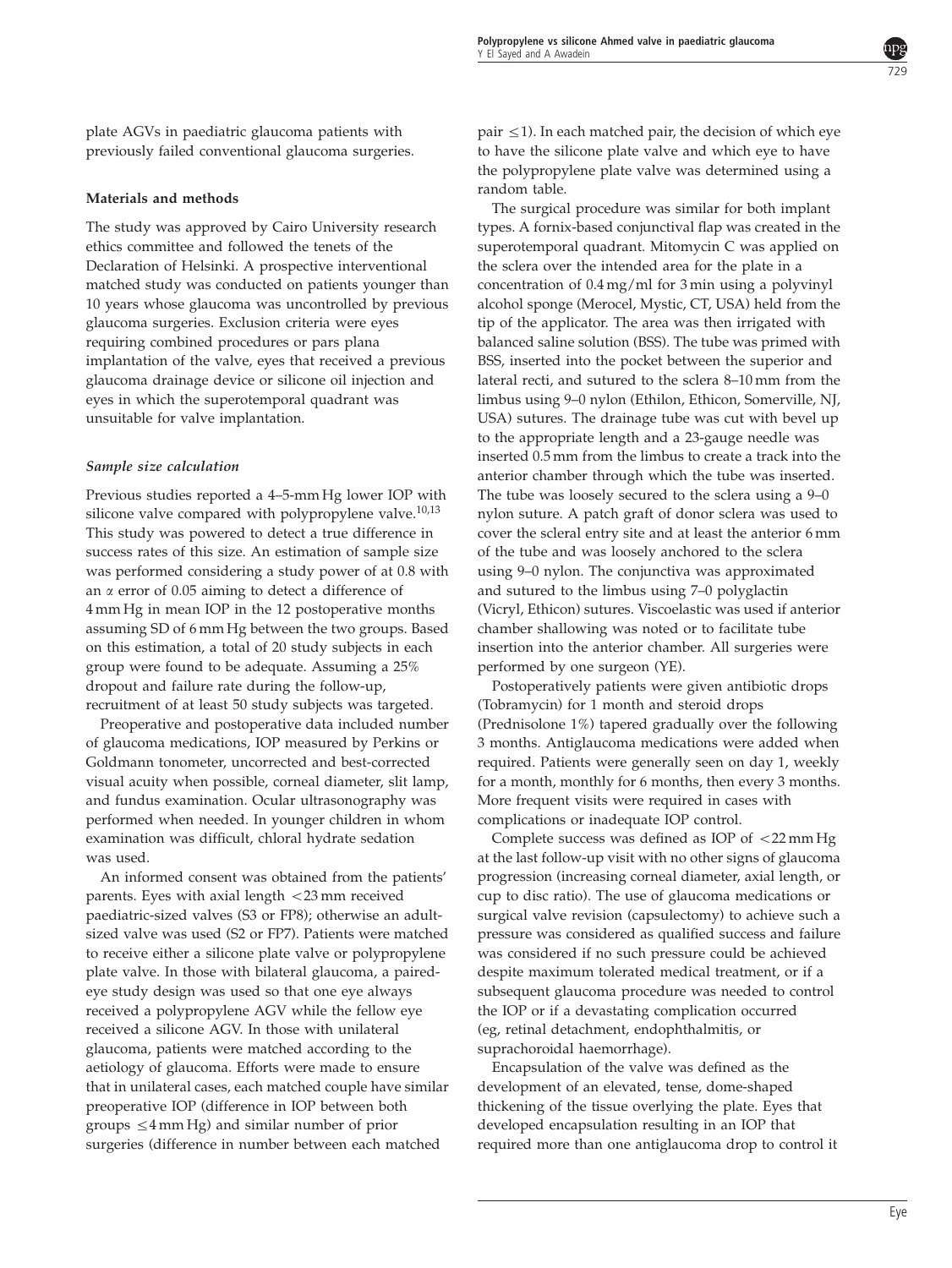<span id="page-2-0"></span>

had excision of the encapsulation tissue. Subconjunctival saline was injected to separate the conjunctiva from the encapsulated tissue and a radial incision was made temporal to the plate. The conjunctiva was dissected and the scarred tissue was separated from the underlying plate and excised, then the conjunctiva was closed.

# Statistical analysis

Statistical analysis was performed with SPSS for Windows version 15.0.1 (SPSS Inc., Chicago III, IL, USA). Demographic data and preoperative data for the polypropylene and silicone AGV groups were analysed with a paired two-sample t-test or McNemar test. IOP comparisons between the two groups were analysed with a paired two-sample t-test. Rates of surgical success, postoperative interventions, and postoperative complications were analysed by the McNemar test. Kaplan–Meier survival analysis for success (complete and qualified) was calculated with the log-rank test. Mean survival times with 95% confidence intervals (CIs) were reported. Univariate and multivariate analysis was done to detect risk factors for failure of the implant. Postoperative results were compared at 1, 3, 6, 12, and 24 months of follow-up.

## Results

### Patient population

Thirty three patients were enroled in the study (online supplementary). The mean age of patients (Figure 1) was  $34.6 \pm 65.7$  months (range, 7-117). Eighteen patients were females (55.5%). 17 patients had bilateral glaucoma valve implantation (with a silicone valve in one eye and polypropylene valve in the other eye). The remaining 16 patients received glaucoma valve in only one eye.



Figure 1 Histogram showing the age distribution of the included patients in the study.

There was no statistically significant difference between the two groups with respect to age  $(P = 0.94)$ , gender  $(P = 0.96)$ , lens status  $(P = 0.88)$ , diagnosis  $(P = 1.00)$ , or prior glaucoma surgeries ( $P = 0.98$ ).

## Types of AGVs

Sixteen out of the 25 eyes implanted with silicone valves  $(64%)$  had an axial length  $<$  23 mm Hg and so received paediatric-sized, FP8 valves. In the polypropylene group, 8 eyes (32%) received paediatric-sized S3 valves.

# IOP reduction

There was a statistically significant decrease of IOP both after polypropylene AGV implantation, and after silicone AGV implantation during all postoperative visits  $(P<0.0001)$ . The mean postoperative IOP was lower in the silicone AGV compared with the polypropylene AGV at all postoperative visits (Table 1). However, the difference started to become statistically significant after 6 months.  $(P = 0.03)$  and remained statistically significant till the end of the second year ( $P = 0.04$ ).

Table 1 Changes in IOP and number of medications used in both groups

|                                                                                            | Silicone<br>$mean \pm SD$                        | Polypropylene<br>$mean \pm SD$                   | $P-value$            |
|--------------------------------------------------------------------------------------------|--------------------------------------------------|--------------------------------------------------|----------------------|
| Preoperative<br>$IOP$ (mm $Hg$ )<br>Medications (no)                                       | $33.8 \pm 5.6$<br>$2.93 \pm 0.69$                | $34.1 \pm 5.9$<br>$2.81 \pm 0.73$                | 0.86<br>0.81         |
| Postoperatively<br>1 Month                                                                 |                                                  |                                                  |                      |
| $IOP$ (mm $Hg$ )<br>IOP percentage<br>reduction (%)                                        | $14.1 \pm 5.2$<br>$58 \pm 26$                    | $15.2 \pm 5.7$<br>$55 \pm 27$                    | 0.54<br>0.66         |
| Medications (no)                                                                           | $\theta$                                         | $\Omega$                                         | 1.00                 |
| Three months                                                                               |                                                  |                                                  |                      |
| $IOP$ (mm $Hg$ )<br>IOP percentage<br>reduction (%)                                        | $14.9 \pm 5.9$<br>$56 \pm 27$                    | $17.2 \pm 6.2$<br>$50 \pm 29$                    | 0.27<br>0.43         |
| Medications (no)                                                                           | $0.22 \pm 0.54$                                  | $0.53 \pm 0.64$                                  | 0.03                 |
| Sixth months<br>$IOP$ (mm $Hg$ )<br>IOP percentage<br>reduction $(\%)$<br>Medications (no) | $15.1 \pm 5.8$<br>$55 \pm 27$<br>$0.76 \pm 1.32$ | $19.2 \pm 6.7$<br>$44 \pm 32$<br>$1.12 \pm 1.16$ | 0.03<br>0.11<br>0.04 |
| 12 months                                                                                  |                                                  |                                                  |                      |
| $IOP$ (mm $Hg$ )<br>IOP percentage<br>reduction $(\%)$                                     | $15.8 \pm 5.9$<br>$53 \pm 27$                    | $19.8 \pm 6.2$<br>$42 \pm 31$                    | 0.04<br>0.12         |
| Medications (no)                                                                           | $1.12 \pm 1.04$                                  | $1.56 \pm 1.19$                                  | 0.06                 |
| 24 months<br>$IOP$ (mm $Hg$ )<br>IOP percentage<br>reduction $(\%)$                        | $17.6 \pm 5.8$<br>$48 \pm 27$                    | $20.2 \pm 6.6$<br>$41 \pm 33$                    | 0.04<br>0.35         |
| Medications (no)                                                                           | $1.34 \pm 1.11$                                  | $1.67 \pm 1.15$                                  | 0.07                 |

Abbreviation: IOP, intraocular pressure.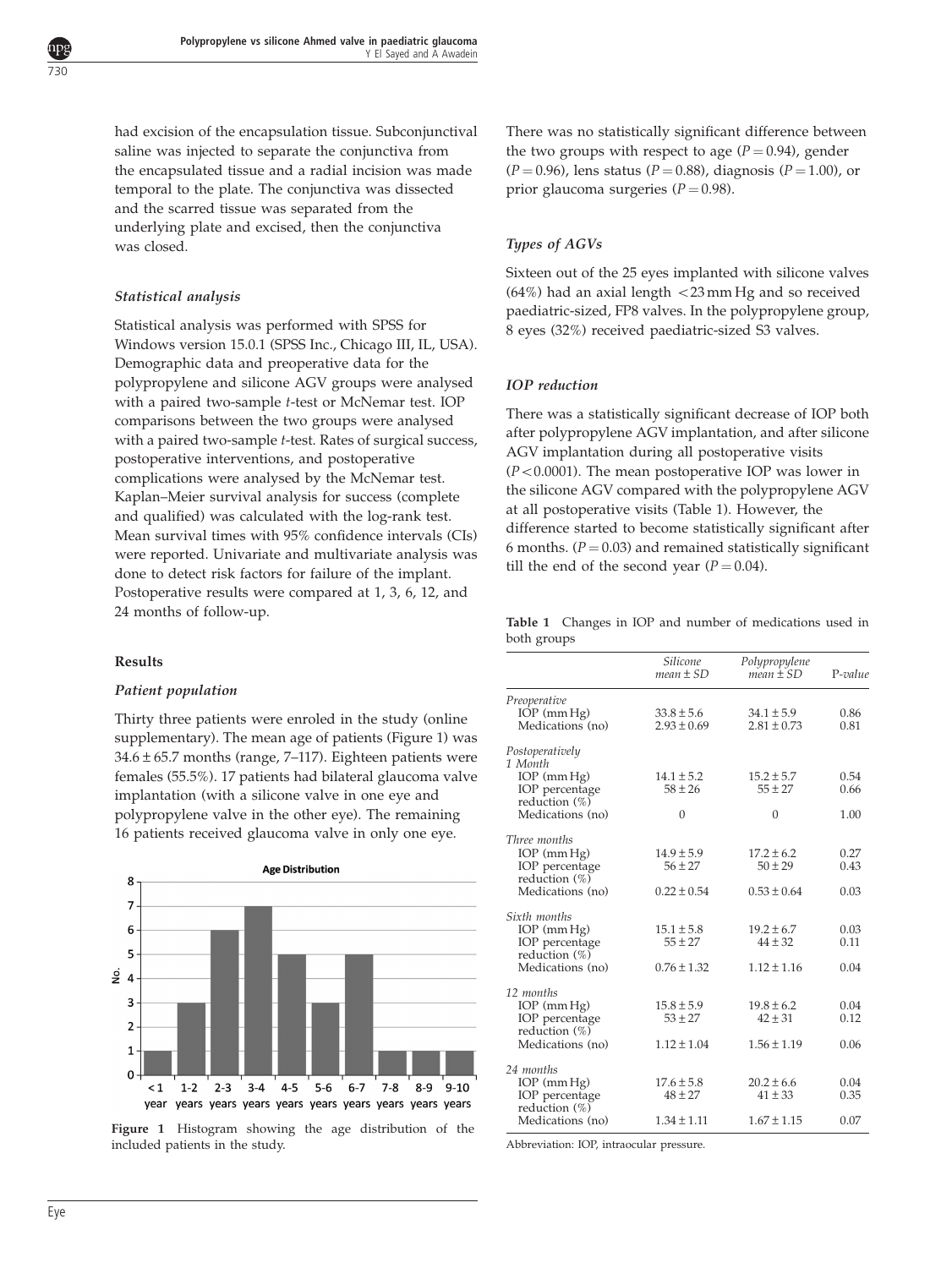# Medical therapy

The number of glaucoma medications was statistically significantly reduced in both groups during follow-up. Patients who underwent additional glaucoma surgery were excluded from analysis after the time of reoperation. The mean number of glaucoma medications decreased from  $2.93 \pm 0.69$  at baseline to  $1.34 \pm 1.11$  at the 2-year follow-up visit ( $P < 0.001$ , paired t-test) and from 2.81  $\pm$  0.73 at baseline to 1.67  $\pm$  1.15 at the 2-year followup visit ( $P < 0.001$ , paired t-test). There was a tendency toward greater use of glaucoma medical therapy in the polypropylene group compared with the silicone group that was statistically significant at 3 and 6 months, but after 1 year ([Table 1](#page-2-0)) level of statistical significance decreased ( $P = 0.06$  at 1 year and  $P = 0.07$  at 2 years, paired t-test).

# Treatment failure

At the end of the first year, treatment failure occurred in 40% of patients in the polypropylene group and 16% of patients in the silicone group. The difference in failure rates at 1 year between the two treatment groups was statistically insignificant ( $P = 0.11$ ). At the end of the second year, treatment failure occurred in 20% of patients in the silicone group and 44% of patients in the polypropylene group. The difference in failure rate at 2 years between the two treatment groups remained statistically insignificant  $(P = 0.11)$ .

The number of patients who fulfilled the criteria of complete success was higher in the silicone group compared with those in the polypropylene group at both 1 and 2 years. However, the difference was statistically insignificant at both 1 and 2 years ( $P = 0.07$  at 1 year and 0.25 at 2 years). By the end of the second year, 64% of eyes in the silicone group required drops to control their pressures compared with 52% in the polypropylene group ( $P = 0.11$ ).

Kaplan–Meier survival analysis was done to compare the survival rates between the two treatment groups (Figure 2). The cumulative probability of survival by the log-rank test at the end of the second year was 80% (SE, 8.0, 95% CI 64–96%) in the silicone AGV group and 56% (SE, 9.8, 95% CI 40–90%) in the polypropylene AGV group.

The mean survival time was significantly longer  $(P = 0.001$ , stratified log-rank test) for the silicone AGVs (22.84 months (SE 1.73), 95% CI 19.88–24.00 months) than for the polypropylene AGVs (18.36 months (SE 1.94), 95% CI 14.8–21.76 months).

Univariate and multivariate analyses was done to evaluate possible predictors for treatment failure. In univariate analysis, a polypropylene AGV, a higher



Figure 2 Survival curves for the polypropylene and silicone AGV show a longer survival for silicone AGV after implantation.

baseline IOP, and more than two prior glaucoma surgeries were predictors for treatment failure. In multivariate analysis, only larger number of prior glaucoma surgeries remained as a predictor for treatment failure.

### Reoperation for glaucoma

As the surgeons were not masked to the treatment assignment, a potential bias existed in the decision to reoperate for IOP control. Therefore, it was decided that all patients with complete failure of IOP control were treated with diode laser cyclophotocoagulation to minimise bias in the selection. To evaluate for reoperation bias, the IOP levels before reoperation were compared between both treatment groups. The mean IOP before reoperation was  $29.23 \pm 4.7$  mm Hg in the silicone group and  $30.12 \pm 5.1$  in the polypropylene group. There were no significant difference between both groups  $(P = 0.56)$ .

### Postoperative complications

Postoperative complications are listed in [Table 2](#page-4-0). The most commonly encountered complications were hypotony and choroidal effusion and tube-related complications. The difference in the rate of complications between both groups was statistically insignificant. Silicone AGVs were more likely to be associated with hypotony and hypotony-related complications (such as shallowing of the anterior chamber and choroidal effusion), whereas the polypropylene AGVs were more likely to be complicated by fibrosis and encapsulation. None of the patients in either group developed persistent hypotony. Three eyes in the silicone group developed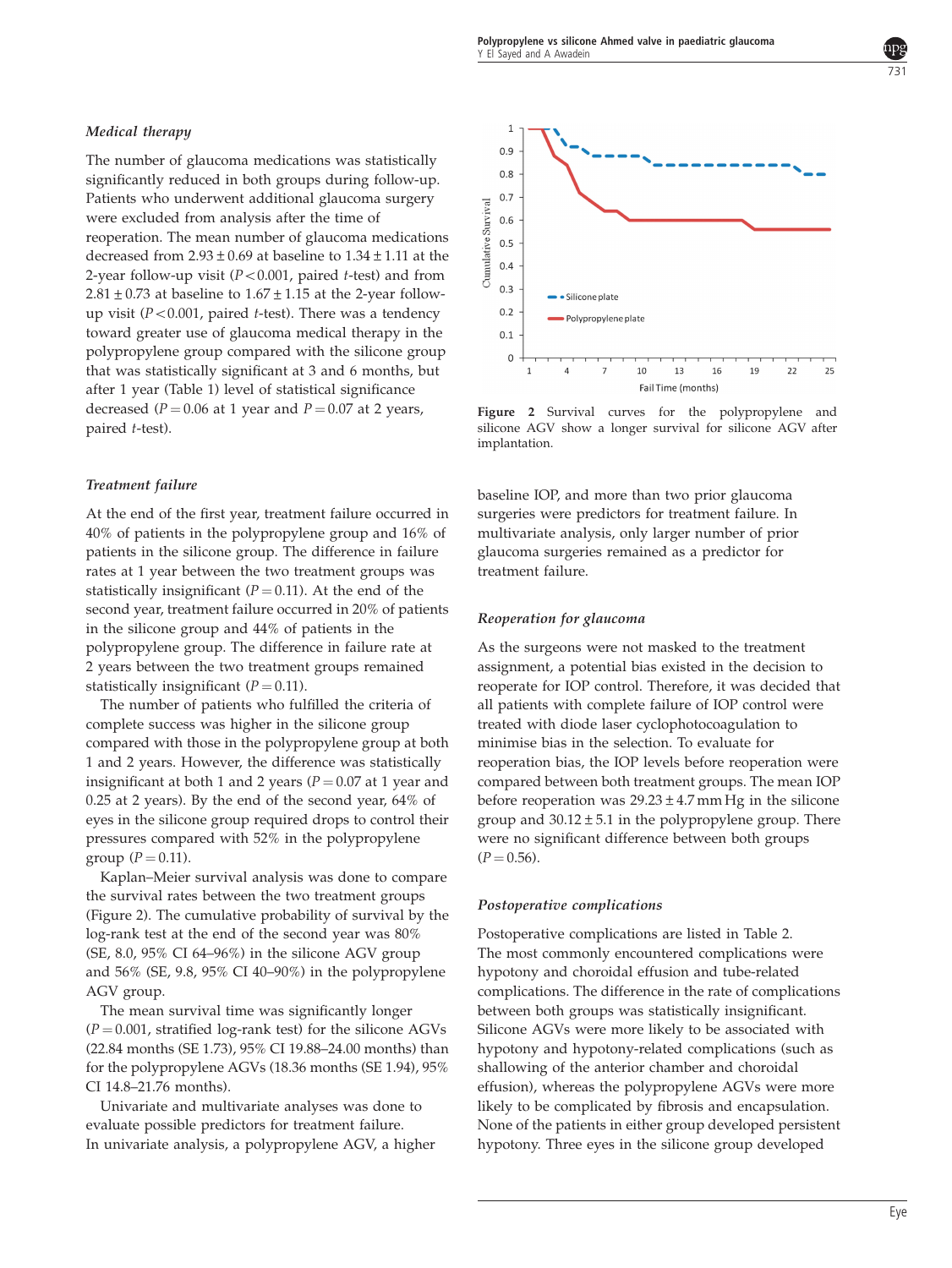<span id="page-4-0"></span>

Table 2 Postoperative complications and interventions in both groups during follow-up period

|                                               | Silicone<br>AGV | Polypropylene<br>AGV | $P-value$ |
|-----------------------------------------------|-----------------|----------------------|-----------|
| Complications                                 |                 |                      |           |
| Tube related                                  |                 |                      |           |
| Obstruction                                   | 1(4%)           | 2(8%)                | 1.00      |
| Tube exposure                                 | 4 (16%)         | 1(4%)                | 1.00      |
| Tube migration                                | 1(4%)           | 0                    | 1.00      |
| Choroidal effusion                            | 4(16%)          | 2(8%)                | 0.68      |
| Shallow AC                                    | $3(12\%)$       | 1(4%)                | 0.62      |
| Encapsulation                                 | $\Omega$        | $5(20\%)$            | 0.07      |
| Endophthalmitis                               | 1(4%)           | 0                    | 1.00      |
| Vitreous haemorrhage                          | 1(4%)           | 1(4%)                | 1.00      |
| Eye motility disorder                         | 0               | 1(4%)                | 1.00      |
| Corneal oedema                                | 1(4%)           | 1(4%)                | 1.00      |
| Recurrent or persistent iritis                | 0               | 1(4%)                | 1.00      |
| Pupillary membrane                            | 0               | 1(4%)                | 1.00      |
| Retinal detachment                            | 2(8%)           | 1(4%)                | 1.00      |
| <i>Interventions</i>                          |                 |                      |           |
| Tube repositioning (extension<br>or trimming) | $3(12\%)$       | 1(4%)                | 0.62      |
| Tube clearing from occlusion                  | 1(4%)           | 2(8%)                | 1.00      |
| Reformation of AC for                         | $3(12\%)$       | 2(8%)                | 1.00      |
| hypotony                                      |                 |                      |           |
| Excision of encapsulation                     | 0               | $3(12\%)$            | 0.25      |
| Scleral graft for exposed tube                | 4 (16%)         | 1(4%)                | 0.37      |
| Total number of interventions                 | 11 (44%)        | 9(36%)               | 0.82      |
|                                               |                 |                      |           |

Abbreviation: AGV, Ahmed glaucoma valve.

anterior chamber shallowing and choroidal detachment in the immediate postoperative period, which required reformation of the anterior chamber.

Five eyes in the polypropylene group developed encapsulation around the plate. Of these three had an IOP that was uncontrolled on one topical antiglaucoma medication and went on to have excision of the encapsulation tissue. Capsulectomy succeeded in controlling the IOP in one eye on a single antiglaucoma drop until the last follow-up (5 months after the revision), while the other two eyes failed because of poor pressure control and eventually required diode laser cyclophotocoagulation (6 and 8 months after the revision).

## Postoperative interventions

The number and frequency of patients who required postoperative interventions during the follow-up period are listed in Table 2. The most commonly performed intervention was tube repositioning, reformation of the anterior chamber for hypotony, and revision of an exposed tube. The total number of interventions was higher in the silicone AGV group, but the difference was not statistically significant ( $P = 0.82$ ). Reoperations for complications were performed in 44% of patients in the silicone AGV group and in 36% of patients in the polypropylene AGV group.

### Discussion

Bleb failure following glaucoma drainage device implantation is likely to be related to the biomaterialassociated inflammation. Experimental studies in rabbits have shown that polypropylene and other rigid biomaterials were associated with significantly more inflammation than silicone.<sup>[6,8](#page-5-0)</sup> Law *et al*<sup>[9](#page-5-0)</sup> compared the results of 50 silicone and 49 polypropylene AGVs in refractory glaucoma over a period of 12 months and showed that silicone AGVs resulted in lower IOPs with the difference between both groups being statistically significant at 3 months. However, more non-tube-related complications were encountered in the silicone group. This was mostly attributed to overfiltration in the immediate postoperative period. Ishida et  $al^{10}$  $al^{10}$  $al^{10}$  showed that the mean IOP was significantly lower in silicone valves at 3, 6, and 12 months postoperatively. Conversely, other authors $^{11-12}$  could not detect any statistically significant difference in IOP decrease, postoperative antiglaucoma medications, rate of complications, or changes in visual acuity between silicone and polypropylene valves at any follow-up visit.

We are aware of only one published study that compared silicone and polypropylene AGVs in the paediatric age group. In that study, Khan and  $Al-Mobarak<sup>13</sup>$  $Al-Mobarak<sup>13</sup>$  $Al-Mobarak<sup>13</sup>$  found that 2 years after AGV implantation the success rates were higher with silicone (90.9%) compared with polypropylene AGVs (54.8%). The mean survival time was significantly longer for the silicone group compared with the polypropylene group. However, all eyes receiving silicone AGVs in their study had primary congenital glaucoma compared with only around half the eyes implanted with polypropylene AGVs, which may have contributed to the superior results of silicone. In addition, their study was retrospective, non matched, and included only infants younger than 2 years.

In our prospective study on children aged  $<$  10 years, patients in both groups were matched for the number of previous glaucoma surgeries and the type of glaucoma. Seventeen of our 33 patients had bilateral valves implanted. In these patients, one eye received a silicone or a polypropylene AGV and the other eye received the opposite type of implant. Such design allows better statistical evaluation, as each patient serves as his own control and reduces the inter-individual variability.

Most of our patients required one or more antiglaucoma medications by the end of the study period to control their pressure, so that the rate of complete success dropped from 100% in the first month to 16% by the second year in the silicone group and to 4% in the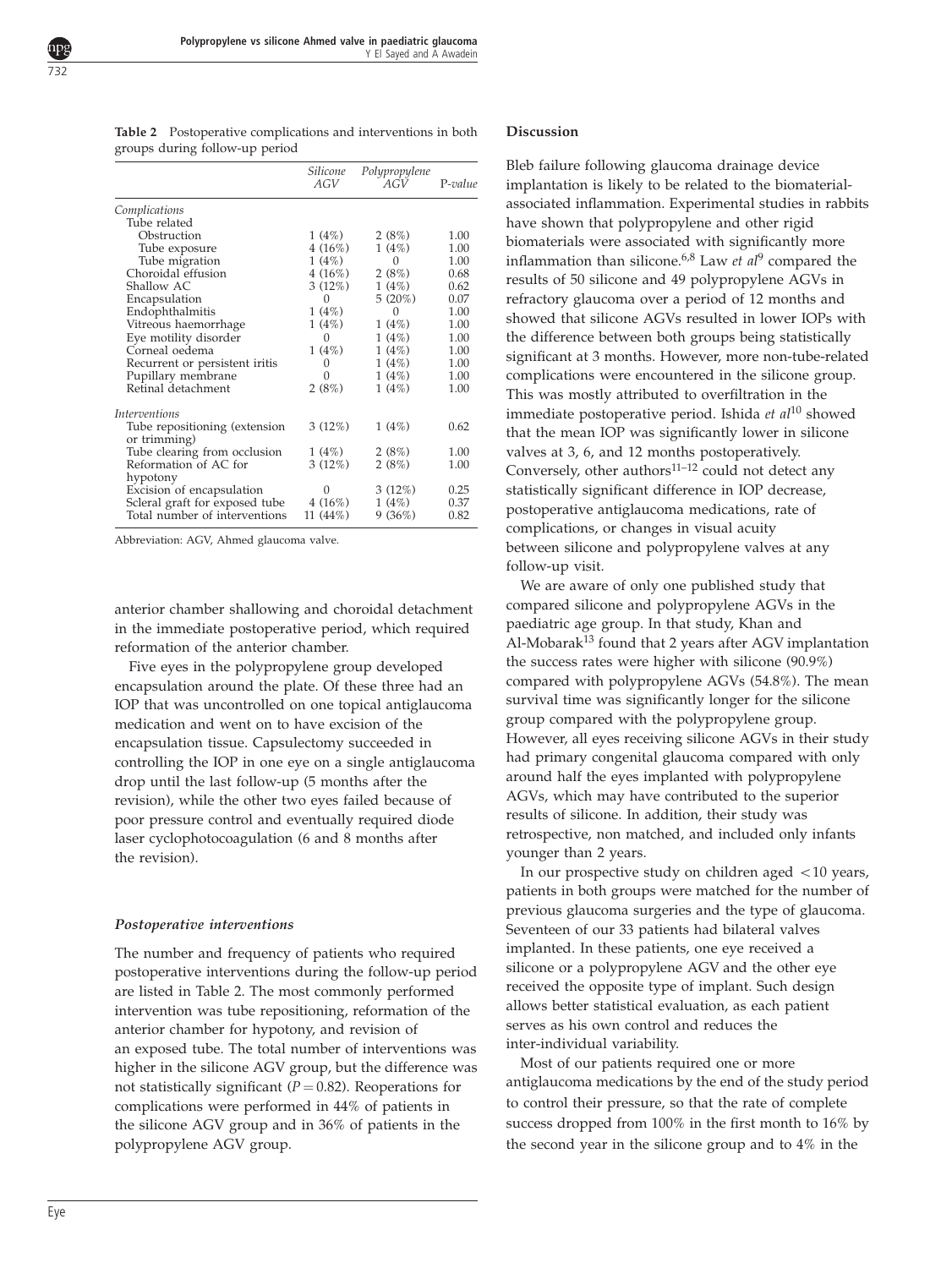

<span id="page-5-0"></span>polypropylene group. Such findings show that while the pressure in paediatric glaucoma can initially be controlled with valve implantation alone, AGV is still not by any means a life-long cure for paediatric glaucoma and further medical or surgical therapy will eventually be needed for most patients over the long term. Nevertheless, eyes implanted with silicone AGVs required a fewer mean number of medications at all postoperative visits as well as showing a longer mean survival time compared with the polypropylene AGVs.

Studies have shown that surgeon's experience may influence the results of glaucoma valve surgery. $14,15$ In a prior study,<sup>15</sup> it was shown that failure was perhaps 20% less likely (95% CI, 0.6–1.0) in AGV if the surgeon had placed  $20 \leq AGVs$  before. In the present study, to minimise the effect of surgeon's experience on the outcome, all surgeries were performed by one surgeon who had placed over 20 AGVs before the study.

Encapsulation around the plate occurred only in polypropylene group (20%) and excision of the fibrous capsule was done in those who developed uncontrolled IOP as a result of the encapsulation. We did not attempt needling as these eyes had rather fibrosed thickened tissue surrounding the plate and there is evidence that the effect of needling such cases is very limited and they eventually end up requiring capsulectomy.<sup>[16](#page-6-0)</sup>

There were some limitations in this study that may have influenced the results: physicians were not masked to the treatment groups during follow-ups. Some differences in the plates other than their material, such as the presence of fenestration holes in the silicone plate and the differently sized paediatric and adult plates may have contributed to the difference in results. We did not attempt to match our cases to the implant size as we were guided by the axial length in choosing the size of the valve. Nine (36%) out of the 25 eyes implanted with silicone AGVs had an adult-sized valve (FP7) compared with 68% of eyes receiving polypropylene AGVs (S2). Larger surface implants were previously shown to be associated with better filtration and less resistance to flow<sup>[17](#page-6-0)</sup> and had the two groups been matched according to the size of the plates, the difference in survival and IOP outcomes may have been more pronounced in favour of the silicone group.

Although we included patients with different causes of paediatric glaucoma, the number of patients with paediatric glaucoma from causes other than congenital and aphakic ones are still too small to allow adequate statistical analysis. In addition, 2 years of follow-up is considered a short period in patients with life-long diseases like paediatric glaucoma; a longer follow-up is needed to obtain more reliable long-term results.

### Summary

#### What was known before

Implantation of Ahmed glaucoma drainage devices is a useful option in children with glaucoma Silicone is associated with less inflammatory reaction and fibrosis than polypropylene in animal eyes Silicone AGVs are superior or comparable to polypropylene AGVs in adults.

### What this study adds

Silicone AGVs are superior to polypropylene in children aged <10 years. Silicone AGVs are associated with more hypotony-related complications, whereas polypropylene are at higher risk for encapsulation.

## Conflict of interest

The authors declare no conflict of interest.

#### References

- 1 Low S, Hamada S, Nischal KK. Antimetabolite and releasable suture augmented filtration surgery in refractory pediatric glaucomas. J AAPOS 2008; 12(2): 166–172.
- 2 Sidoti PA, Belmonte SJ, Liebmann JM, Ritch R. Trabeculectomy with mitomycin-C in the treatment of pediatric glaucomas. Ophthalmology 2000; 107(3): 422-429.
- 3 Freedman SF, McCormick K, Cox TA. Mitomycin C-augumented trabeculectomy with postoperative wound modulation in pediatric glaucoma. J AAPOS 1999; 3(2): 117–124.
- 4 Beck AD, Wilson WR, Lynch MG, Lynn MJ, Noe R. Trabeculectomy wit adjunctive mitomycin C in pediatric glaucoma. Am J Ophthalmol 1998; 126(5): 648–657.
- 5 Al-Hazmi A, Zwaan J, Awad A, al-Mesfer S, Mullaney PB, Wheeler DT. Effectiveness and complications of mitomycin C use during pediatric glaucoma surgery. Ophthalmology 1998; 105(10): 1915–1920.
- 6 Hong CH, Arosemena A, Zurakowski D, Ayyala RS. Glaucoma drainage devices: a systematic literature review and current controversies. Surv Ophthalmol 2005; 50(1): 48–60.
- 7 Ayyala RS, Harman LE, Michelini-Norris B, Ondrovic LE, Haller E, Margo CE et al. Comparison of different biomaterials for glaucoma drainage devices. Arch Ophthalmol 1999; 117(2): 233–236.
- 8 Ayyala RS, Michelini-Norris B, Flores A, Haller E, Margo CE. Comparison of different biomaterials for glaucoma drainage devices: part 2. Arch Ophthalmol 2000; 118(8): 1081–1084.
- 9 Law SK, Nguyen A, Coleman AL, Caprioli J. Comparison of safety and efficacy between silicone and polypropylene Ahmed glaucoma valves in refractory glaucoma. Ophthalmology 2005; 112(9): 1514–1520.
- 10 Ishida K, Netland PA, Costa VP, Shiroma L, Khan B, Ahmed II. Comparison of polypropylene and silicone Ahmed Glaucoma Valves. Ophthalmology 2006; 113(8): 1320–1326.